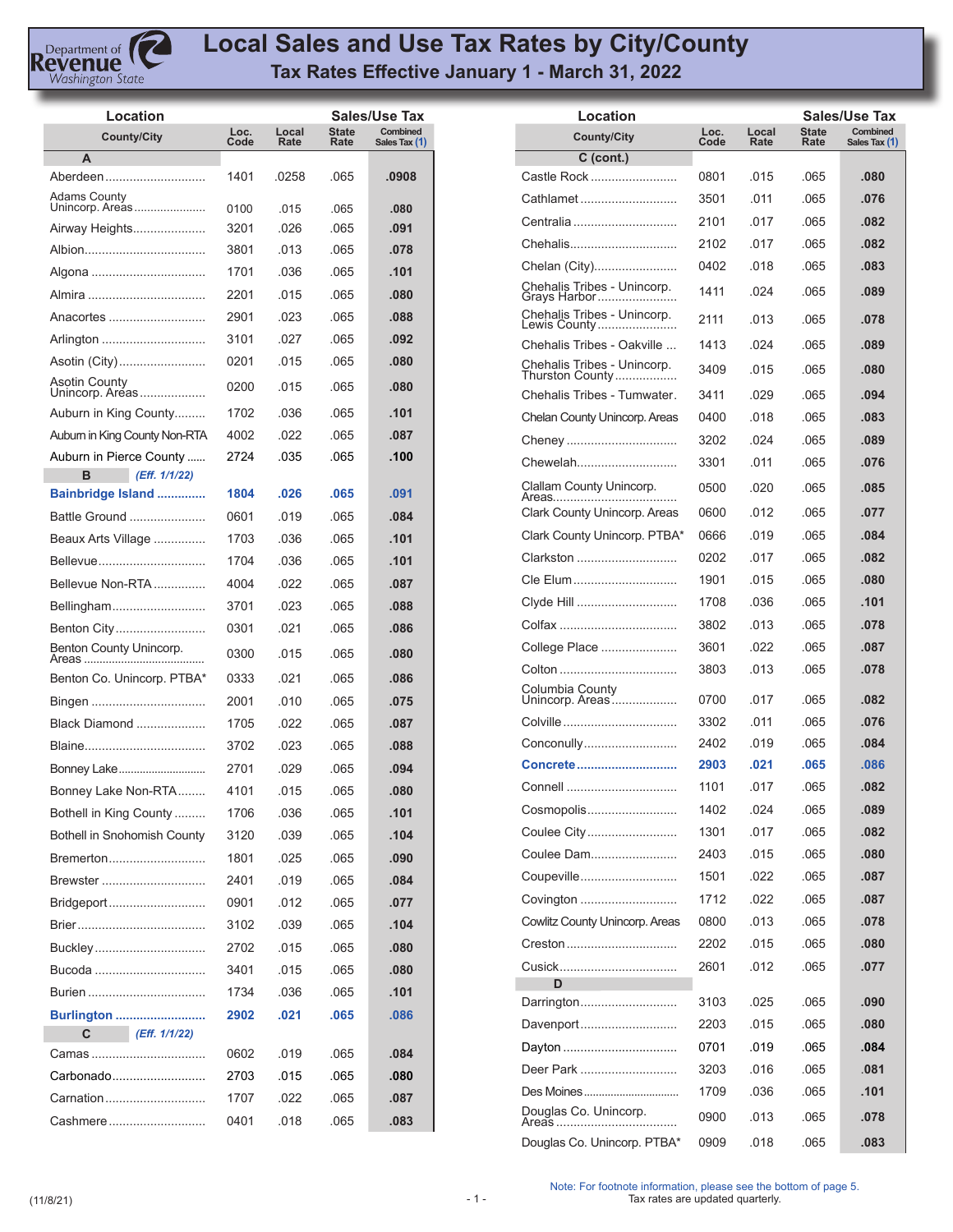| Location                                      |              |               |                      | Sales/Use Tax             |
|-----------------------------------------------|--------------|---------------|----------------------|---------------------------|
| <b>County/City</b>                            | Loc.<br>Code | Local<br>Rate | <b>State</b><br>Rate | Combined<br>Sales Tax (1) |
| $D$ (cont.)                                   |              |               |                      |                           |
| DuPont                                        | 2704         | .029          | .065                 | .094                      |
|                                               | 1710         | .024          | .065                 | .089                      |
| Е                                             |              |               |                      |                           |
| East Wenatchee                                | 0902         | .019          | .065                 | .084                      |
| Eatonville                                    | 2705         | .015          | .065                 | .080                      |
| Edgewood                                      | 2720         | .035          | .065                 | .100                      |
| Edmonds                                       | 3104         | .039          | .065                 | .104                      |
|                                               | 1302         | .017          | .065                 | .082                      |
| Ellensburg                                    | 1902         | .018          | .065                 | .083                      |
|                                               | 1403         | .024          | .065                 | .089                      |
|                                               | 2404         | .015          | .065                 | .080                      |
| Endicott                                      | 3804         | .013          | .065                 | .078                      |
|                                               | 0403         | .018          | .065                 | .083                      |
| Enumclaw                                      | 1711         | .023          | .065                 | .088                      |
|                                               | 1303         | .019          | .065                 | .084                      |
|                                               | 3105         | .033          | .065                 | .098                      |
| Everett Non-RTA                               |              | .019          | .065                 | .084                      |
|                                               | 4205         |               |                      |                           |
| Everson<br>F                                  | 3703         | .021          | .065                 | .086                      |
|                                               |              |               |                      |                           |
| Fairfield                                     | 3204         | .016          | .065                 | .081                      |
| Farmington                                    | 3805         | .013          | .065                 | .078                      |
| Federal Way                                   | 1732         | .036          | .065                 | .101                      |
| Ferndale                                      | 3704         | .023          | .065                 | .088                      |
| Ferry County Unincorp. Areas                  | 1000         | .015          | .065                 | .080                      |
|                                               | 2706         | .035          | .065                 | .100                      |
|                                               | 2707         | .035          | .065                 | .100                      |
|                                               | 0501         | .020          | .065                 | .085                      |
| Franklin County<br>/nincorp. Areas…           | 1100         | .015          | .065                 | .080                      |
| Franklin County<br>Unincorp. PTBA*            | 1111         | .021          | .065                 | .086                      |
| Friday Harbor                                 | 2801         | .020          | .065                 | .085                      |
| G                                             |              |               |                      |                           |
| Garfield (City)                               | 3806         | .013          | .065                 | .078                      |
| Garfield County Unincorp.                     | 1200         | .014          | .065                 | .079                      |
| Areas<br>.                                    |              |               |                      |                           |
| George                                        | 1304         | .019          | .065                 | .084                      |
| Gig Harbor                                    | 2708         | .023          | .065                 | .088                      |
| Gig Harbor HBZ.                               | 2788         | .023          | .065                 | .088                      |
| Gold Bar                                      | 3106         | .025          | .065                 | .090                      |
| Goldendale                                    | 2002         | .010          | .065                 | .075                      |
| Grand Coulee                                  | 1305         | .019          | .065                 | .084                      |
| Grandview                                     | 3901         | .015          | .065                 | .080                      |
| Granger                                       | 3902         | .015          | .065                 | .080                      |
| Granite Falls                                 | 3107         | .025          | .065                 | .090                      |
| Grant County Unincorp. Areas                  | 1300         | .017          | .065                 | .082                      |
| <b>Grays Harbor County</b><br>Unincorp. Areas | 1400         | .024          | .065                 | .089                      |
| н<br>(Eff. 1/1/22)                            |              |               |                      |                           |
| Hamilton                                      | 2904         | .021          | .065                 | .086                      |
|                                               | 3903         | .015          | .065                 | .080                      |
| Harrington                                    | 2204         | .015          | .065                 | .080                      |

| Location                                          |              |               |                      | Sales/Use Tax             |
|---------------------------------------------------|--------------|---------------|----------------------|---------------------------|
| <b>County/City</b>                                | Loc.<br>Code | Local<br>Rate | <b>State</b><br>Rate | Combined<br>Sales Tax (1) |
| $H$ (cont.)                                       |              |               |                      |                           |
| Hartline                                          | 1306         | .017          | .065                 | .082                      |
|                                                   | 0101         | .015          | .065                 | .080                      |
| Hoquiam                                           | 1404         | .024          | .065                 | .089                      |
| Hunts Point                                       | 1713         | .036          | .065                 | .101                      |
|                                                   |              |               |                      |                           |
| ı                                                 |              |               |                      |                           |
| <u>llwaco </u>                                    | 2501         | .016          | .065                 | .081                      |
|                                                   | 3108         | .025          | .065                 | .090                      |
|                                                   | 2602         | .012          | .065                 | .077                      |
| <b>Island County Unincorp. Areas</b>              | 1500         | .022          | .065                 | .087                      |
| Issaquah                                          | 1714         | .036          | .065                 | .101                      |
| Issaquah Non-RTA                                  | 4014         | .022          | .065                 | .087                      |
| J                                                 |              |               |                      |                           |
| Jefferson County Unincorp. Areas                  | 1600         | .026          | .065                 | .091                      |
| Κ                                                 |              |               |                      |                           |
| Kahlotus                                          | 1102         | .015          | .065                 | .080                      |
| Kalama                                            | 0802         | .014          | .065                 | .079                      |
| Kalispel Tribe - Airway<br>Heights                | 3215         | .026          | .065                 | .091                      |
| Kalispel Tribe - Unincorp.<br>Pend Oreille County | 2607         | .012          | .065                 | .077                      |
|                                                   | 0803         | .016          | .065                 | .081                      |
| Kenmore                                           | 1738         | .036          | .065                 | .101                      |
| Kennewick                                         | 0302         | .021          | .065                 | .086                      |
|                                                   | 1715         | .036          | .065                 | .101                      |
| Kent Non-RTA                                      | 4015         | .022          | .065                 | .087                      |
| Kettle Falls                                      | 3303         | .011          | .065                 | .076                      |
| King County Unincorp. Areas                       | 1700         | .036          | .065                 | .101                      |
| King County Unincorp.                             | 4000         |               |                      |                           |
| Non-RTA                                           |              | .022          | .065                 | .087                      |
| Kirkland                                          | 1716         | .037          | .065                 | .102                      |
| Kitsap County Unincorp. Areas                     | 1800         | .025          | .065                 | .090                      |
| Kittitas City                                     | 1903         | .015          | .065                 | .080                      |
| Kittitas County Unincorp. Areas                   | 1900         | .015          | .065                 | .080                      |
| Klickitat County Unincorp.                        | 2000         | .005          | .065                 | .070                      |
|                                                   | 1307         | .017          | .065                 | .082                      |
| L<br>(Eff. 1/1/22)                                |              |               |                      |                           |
| La Center                                         | 0603         | .019          | .065                 | .084                      |
| La Conner                                         | 2905         | .021          | .065                 | .086                      |
| LaCrosse                                          | 3807         | .013          | .065                 | .078                      |
|                                                   | 3402         | .029          | .065                 | .094                      |
| Lake Forest Park                                  | 1717         | .036          | .065                 | .101                      |
| Lake Stevens                                      | 3109         | .025          | .065                 | .090                      |
| Lakewood                                          | 2721         | .035          | .065                 | .100                      |
| Lamont                                            | 3808         | .013          | .065                 | .078                      |
| Langley                                           | 1502         | .022          | .065                 | .087                      |
|                                                   | 3205         | .016          | .065                 | .081                      |
|                                                   |              |               |                      |                           |
| Leavenworth                                       | 0404         | .020          | .065                 | .085                      |
| Lewis County Unincorp. Areas                      | 2100         | .013          | .065                 | .078                      |
| Liberty Lake                                      | 3212         | .024          | .065                 | .089                      |
| Lincoln County Unincorp. Areas                    | 2200         | .015          | .065                 | .080                      |
|                                                   | 0102         | .015          | .065                 | .080                      |

 $(11/8/21)$  - 2 -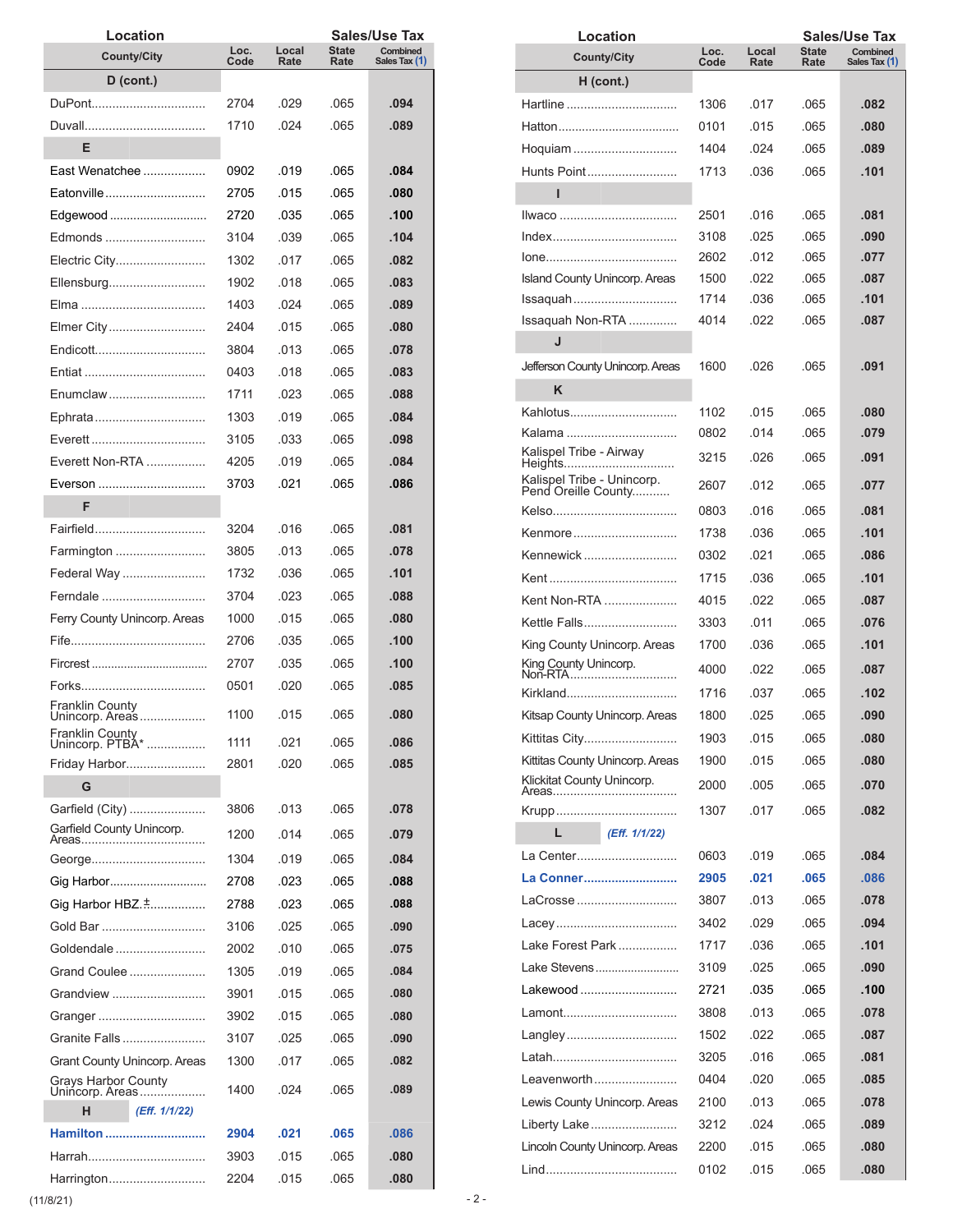| Location                                             |              |               |                      | Sales/Use Tax             |
|------------------------------------------------------|--------------|---------------|----------------------|---------------------------|
| <b>County/City</b>                                   | Loc.<br>Code | Local<br>Rate | <b>State</b><br>Rate | Combined<br>Sales Tax (1) |
| L (cont.)                                            |              |               |                      |                           |
| Long Beach                                           | 2502         | .018          | .065                 | .083                      |
| Longview                                             | 0804         | .016          | .065                 | .081                      |
| Lyman                                                | 2906         | .021          | .065                 | .086                      |
| Lynden                                               | 3705         | .023          | .065                 | .088                      |
| Lynnwood                                             | 3110         | .040          | .065                 | .105                      |
| M<br>(Eff. 1/1/22)                                   |              |               |                      |                           |
| Mabton                                               | 3904         | .015          | .065                 | .080                      |
| Malden                                               | 3809         | .013          | .065                 | .078                      |
| Mansfield                                            | 0903         | .012          | .065                 | .077                      |
| Maple Valley                                         | 1720         | .022          | .065                 | .087                      |
| Marcus                                               | 3304         | .011          | .065                 | .076                      |
| Marysville                                           | 3111         | .028          | .065                 | .093                      |
| Mason County Unincorp.                               | 2300         | .020          | .065                 | .085                      |
| Mattawa                                              | 1308         | .019          | .065                 | .084                      |
| McCleary                                             | 1405         | .024          | .065                 | .089                      |
| Medical Lake                                         | 3206         | .024          | .065                 | .089                      |
| Medina                                               | 1718         | .036          | .065                 | .101                      |
| Mercer Island                                        | 1719         | .036          | .065                 | .101                      |
|                                                      | 1103         | .015          | .065                 | .080                      |
| Metaline                                             | 2603         | .012          | .065                 | .077                      |
| Metaline Falls                                       | 2604         | .012          | .065                 | .077                      |
| Mill Creek                                           | 3119         | .040          | .065                 | .105                      |
| Millwood                                             | 3207         | .024          | .065                 | .089                      |
| Milton in King County                                | 1731         | .036          | .065                 | .101                      |
| Milton in Pierce County                              | 2709         | .035          | .065                 | .100                      |
| Monroe                                               | 3112         | .028          | .065                 | .093                      |
| Montesano                                            | 1406         | .024          | .065                 | .089                      |
| Morton                                               | 2103         | .013          | .065                 | .078                      |
| Moses Lake                                           | 1309         | .019          | .065                 | .084                      |
| Mossyrock                                            | 2104         | .013          | .065                 | .078                      |
| <b>Mount Vernon</b>                                  | 2907         | .023          | .065                 | .088                      |
| Mountlake Terrace                                    | 3113         | .039          | .065                 | .104                      |
| Moxee City                                           | 3905         | .015          | .065                 | .080                      |
| Mukilteo                                             | 3114         | .040          | .065                 | .105                      |
| N                                                    |              |               |                      |                           |
| Naches                                               | 3906         | .015          | .065                 | .080                      |
| Napavine                                             | 2105         | .013          | .065                 | .078                      |
| Nespelem                                             | 2405         | .015          | .065                 | .080                      |
| Newcastle                                            | 1736         | .036          | .065                 | .101                      |
| Newcastle Non-RTA                                    | 4036         | .022          | .065                 | .087                      |
| Newport                                              | 2605         | .012          | .065                 | .077                      |
| Nisqually Tribe - Lacey                              | 3419         | .029          | .065                 | .094                      |
| Nisqually Tribe -                                    | 2731         | .035          | .065                 | .100                      |
| Lakewood<br>Nisqually Tribe - Unincorp.              | 2725         | .029          | .065                 | .094                      |
| Pierce County RTA<br>Nisqually Tribe - Unincorp.     | 4103         | .015          | .065                 | .080                      |
| Pierce County Non-RTA<br>Nisqually Tribe - Unincorp. |              |               |                      |                           |
| Thurston County                                      | 3415         | .015          | .065                 | .080                      |
| Nisqually Tribe - Unincorp.<br>Thurston County PTBA* | 3417         | .027          | .065                 | .092                      |
| Nooksack                                             | 3706         | .021          | .065                 | .086                      |

| Location                                             |              |               |               | Sales/Use Tax             |
|------------------------------------------------------|--------------|---------------|---------------|---------------------------|
| <b>County/City</b>                                   | Loc.<br>Code | Local<br>Rate | State<br>Rate | Combined<br>Sales Tax (1) |
| $N$ (cont.)                                          |              |               |               |                           |
| Normandy Park                                        | 1721         | .036          | .065          | .101                      |
| North Bend                                           | 1722         | .025          | .065          | .090                      |
| North Bonneville                                     | 3001         | .012          | .065          | .077                      |
| Northport                                            | 3305         | .011          | .065          | .076                      |
| Ο                                                    |              |               |               |                           |
| Oak Harbor                                           | 1503         | .024          | .065          | .089                      |
| Oakesdale                                            | 3810         | .013          | .065          | .078                      |
| Oakville                                             | 1407         | .024          | .065          | .089                      |
| Ocean Shores                                         | 1409         | .026          | .065          | .091                      |
|                                                      |              | .015          |               |                           |
| Odessa                                               | 2205         |               | .065          | .080                      |
| Okanogan (City)<br>Okanogan County                   | 2406         | .020          | .065          | .085                      |
| Unincorp. Areas…                                     | 2400         | .015          | .065          | .080                      |
| Okanogan County<br>Unincorp. PTBA*                   | 2424         | .019          | .065          | .084                      |
| Olympia                                              | 3403         | .029          | .065          | .094                      |
|                                                      | 2407         | .019          | .065          | .084                      |
| Oroville                                             | 2408         | .019          | .065          | .084                      |
|                                                      | 2710         | .029          | .065          | .094                      |
|                                                      | 0103         | .017          | .065          | .082                      |
| P<br>(Eff. 1/1/22)                                   |              |               |               |                           |
| Pacific in King County                               | 1723         | .036          | .065          | .101                      |
| Pacific in Pierce County                             | 2723         | .035          | .065          | .100                      |
| Pacific County Unincorp.                             | 2500         | .016          | .065          | .081                      |
| Palouse                                              | 3811         | .013          | .065          | .078                      |
|                                                      | 1104         | .021          | .065          | .086                      |
| Pateros                                              | 2409         | .021          | .065          | .086                      |
|                                                      | 2106         | .013          | .065          | .078                      |
| Pend Oreille County<br>Unincorp. Areas               | 2600         | .012          | .065          | .077                      |
| Pierce County Unincorp. Areas                        | 2700         | 029.          | 065.          | .094                      |
| Pierce County Unincorp.                              | 4100         |               |               |                           |
| Areas Non-RTA ……….<br>Pierce County Unincorp.        |              | .015          | .065          | .080                      |
| Areas Non-RTA HBZ ±<br>Pierce County                 | 2789         | .015          | .065          | .080                      |
| Unincorp. PTBA*<br>Pierce County Unincorp.           | 2727         | .035          | .065          | .100                      |
| PTBA* Non-RTA<br><b>Pierce County</b>                | 4127         | .021          | .065          | .086                      |
| Unincorp. PTBA* HBZ ±                                | 2787         | .021          | .065          | .086                      |
| Pomeroy                                              | 1201         | .014          | .065          | .079                      |
| Port Angeles                                         | 0502         | .023          | .065          | .088                      |
| Port Orchard                                         | 1802         | .025          | .065          | .090                      |
| Port Townsend                                        | 1601         | .026          | .065          | .091                      |
|                                                      | 1803         | .026          | .065          | .091                      |
|                                                      | 3602         | .016          | .065          | .081                      |
|                                                      | 0303         | .021          | .065          | .086                      |
|                                                      | 3812         | .013          | .065          | .078                      |
|                                                      | 2711         | .035          | .065          | .100                      |
| <b>Puyallup Tribe - Unincorp.</b><br>Areas Non-RTA   | 4105         | .015          | .065          | .080                      |
| <b>Puyallup Tribe - Unincorp.</b><br>Areas PTBA* RTA | 2745         | .035          | .065          | .100                      |
| <b>Puyallup Tribe - Edgewood</b>                     | 2739         | .035          | .065          | .100                      |
| <b>Puyallup Tribe - Federal Way</b>                  | 1741         | .036          | .065          | .101                      |
| Puyallup Tribe - Fife                                | 2735         | .035          | .065          | .100                      |
|                                                      |              |               |               |                           |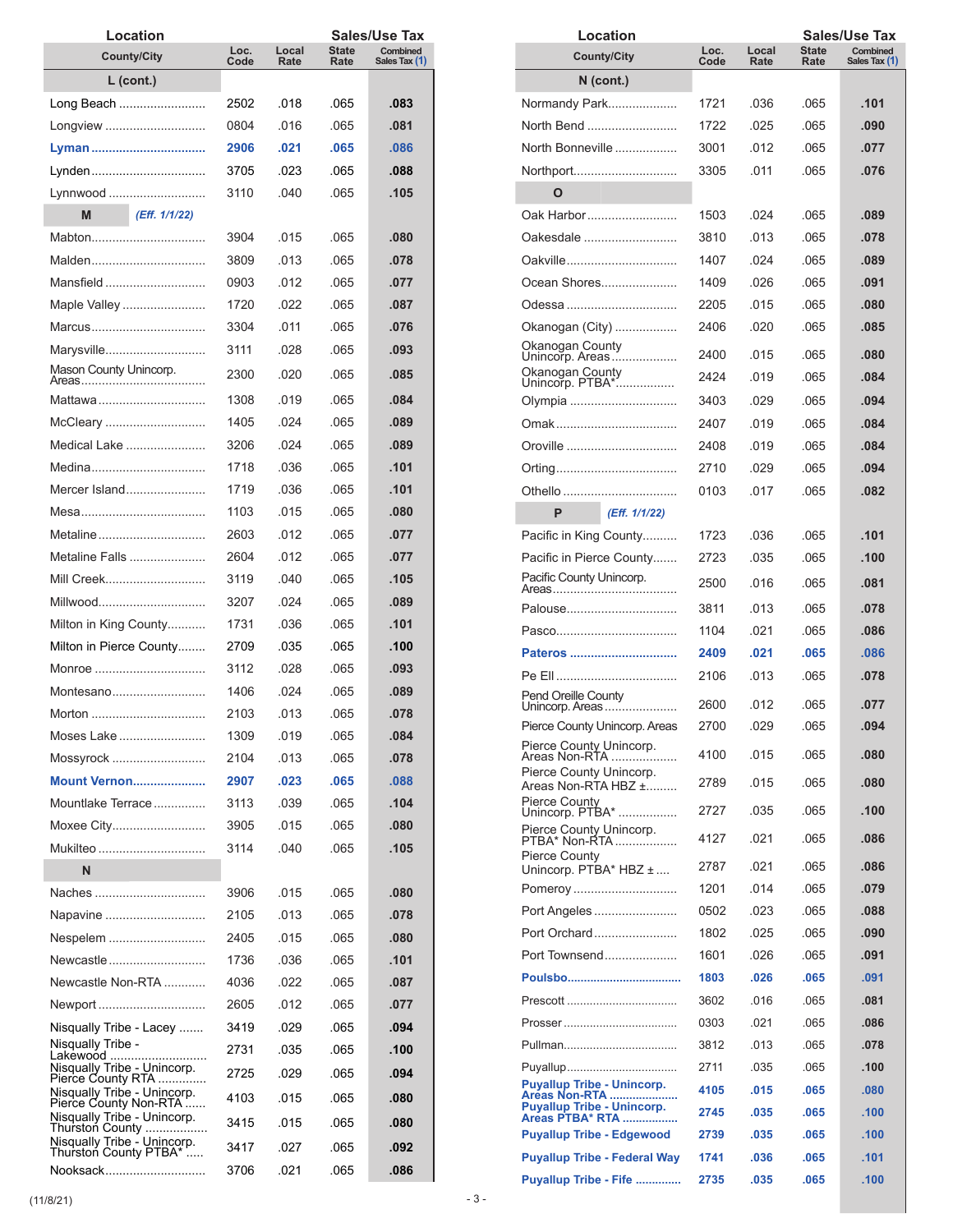| Location                                      |              |               |               | Sales/Use Tax             |
|-----------------------------------------------|--------------|---------------|---------------|---------------------------|
| <b>County/City</b>                            | Loc.<br>Code | Local<br>Rate | State<br>Rate | Combined<br>Sales Tax (1) |
| $P$ (cont.)                                   |              |               |               |                           |
| <b>Puyallup Tribe - Milton </b>               | 2737         | .035          | .065          | .100                      |
| <b>Puyallup Tribe - Puyallup </b>             | 2733         | .035          | .065          | .100                      |
| Puyallup Tribe - Tacoma                       | 2741         | .038          | .065          | .103                      |
| Q                                             |              |               |               |                           |
|                                               | 1310         | .017          | .065          | .082                      |
|                                               |              |               |               |                           |
| R                                             |              |               |               |                           |
| Rainier                                       | 3404         | .015          | .065          | .080                      |
| Raymond                                       | 2503         | .016          | .065          | .081                      |
| Reardan                                       | 2206         | .015          | .065          | .080                      |
| Redmond                                       | 1724         | .036          | .065          | .101                      |
| Redmond Non-RTA                               | 4024         | .022          | .065          | .087                      |
| Renton                                        | 1725         | .036          | .065          | .101                      |
| Renton Non-RTA                                | 4025         | .022          | .065          | .087                      |
| Republic                                      | 1001         | .015          | .065          | .080                      |
| Richland                                      | 0304         | .021          | .065          | .086                      |
| Ridgefield                                    | 0604         | .019          | .065          | .084                      |
| Ritzville                                     | 0104         | .015          | .065          | .080                      |
| Riverside                                     | 2410         | .019          | .065          | .084                      |
| Rock Island                                   | 0904         | .018          | .065          | .083                      |
| Rockford                                      | 3208         | .016          | .065          | .081                      |
| Rosalia                                       | 3813         | .013          | .065          | .078                      |
|                                               | 1904         | .015          | .065          | .080                      |
|                                               | 2712<br>1311 | .016<br>.017  | .065<br>.065  | .081<br>.082              |
| Royal City<br>Ruston                          | 2713         | .035          | .065          | .100                      |
| S<br>(Eff. 1/1/22)                            |              |               |               |                           |
| Sammamish                                     | 1739         | .036          | .065          | .101                      |
| Sammamish Non-RTA                             | 4039         | .022          | .065          | .087                      |
| San Juan County Unincorp.                     |              |               |               |                           |
|                                               | 2800         | .018          | .065          | .083                      |
| SeaTac                                        | 1733         | .036          | .065          | .101                      |
|                                               | 1726         | .0375         | .065          | .1025                     |
| Sedro-Woolley                                 | 2908         | .021          | .065          | .086                      |
| Selah                                         | 3907         | .018          | .065          | .083                      |
| Sequim                                        | 0503         | .023          | .065          | .088                      |
| Shelton                                       | 2301         | .023          | .065          | .088                      |
| Shoreline                                     | 1737         | .038          | .065          | .103                      |
| <b>Skagit County</b><br>Unincorp. Areas       | 2900         | .017          | .065          | .082                      |
| <b>Skagit County</b><br>Unincorp. PTBA*       | 2929         | .021          | .065          | .086                      |
| Skamania County<br>Unincorp. Areas            | 3000         | .012          | .065          | .077                      |
| Skykomish                                     | 1727         | .022          | .065          | .087                      |
| Snohomish (City)                              | 3115         | .027          | .065          | .092                      |
| Snohomish County                              | 3100         | .027          | .065          | .092                      |
| Unincorp. Areas<br>Snohomish County Unincorp. |              |               |               |                           |
|                                               | 4200         | .013          | .065          | .078                      |
| Snohomish County Unincorp.<br>PTBA*           | 3131         | .039          | .065          | .104                      |
| Snohomish County Unincorp.<br>PTBA* Non-RTA   | 4231         | .025          | .065          | .090                      |
| Snoqualmie                                    | 1728         | .022          | .065          | .087                      |
| Soap Lake                                     | 1312         | .017          | .065          | .082                      |
| South Bend                                    | 2504         | .016          | .065          | .081                      |

| Location                                                   |              |               |                      | Sales/Use Tax             |
|------------------------------------------------------------|--------------|---------------|----------------------|---------------------------|
| <b>County/City</b>                                         | Loc.<br>Code | Local<br>Rate | <b>State</b><br>Rate | Combined<br>Sales Tax (1) |
| $S$ (cont.)                                                |              |               |                      |                           |
| South Cle Elum                                             | 1905         | .015          | .065                 | .080                      |
| South Prairie                                              | 2714         | .015          | .065                 | .080                      |
|                                                            |              | .016          | .065                 | .081                      |
|                                                            | 3209         |               |                      |                           |
| Spokane (City)<br>Spokane County                           | 3210         | .025          | .065                 | .090                      |
| Unincorp Areas<br>Spokane County                           | 3200         | .016          | .065                 | .081                      |
| Unincorp. PTBA*                                            | 3232         | .024          | .065                 | .089                      |
| Spokane Valley                                             | 3213         | .024          | .065                 | .089                      |
|                                                            | 2207         | .015          | .065                 | .080                      |
| Springdale                                                 | 3306         | .011          | .065                 | .076                      |
| Squaxin Tribe - Unincorp.<br>Mason County                  | 2303         | .020          | .065                 | .085                      |
| Squaxin Tribe - Unincorp.<br>Thurston County               | 3413         | .015          | .065                 | .080                      |
| St. John                                                   | 3814         | .013          | .065                 | .078                      |
| Stanwood                                                   | 3116         | .027          | .065                 | .092                      |
| Starbuck                                                   | 0702         | .017          | .065                 | .082                      |
| Steilacoom                                                 | 2715         | .035          | .065                 | .100                      |
| Stevens County Unincorp.                                   | 3300         | .011          | .065                 | .076                      |
| Stevenson                                                  | 3002         | .012          | .065                 | .077                      |
| Sultan                                                     | 3117         | .025          | .065                 | .090                      |
| Sumas                                                      | 3707         | .021          | .065                 | .086                      |
| Sumner                                                     | 2716         | .029          | .065                 | .094                      |
| Sunnyside                                                  | 3908         | .017          | .065                 | .082                      |
| Suquamish Tribe -<br>Unincorp. Jefferson County            | 1603         | .026          | .065                 | .091                      |
| Suquamish Tribe -<br>Unincorp. Kitsap County               | 1805         | .025          | .065                 | .090                      |
| <b>Swinomish Tribe -</b><br>La Conner                      | 2911         | .021          | .065                 | .086                      |
| Swinomish Tribe -<br>Unincorp. Skagit<br>County<br>.       | 2909         | .017          | .065                 | .082                      |
| <b>Swinomish Tribe -</b><br><b>Unincorp. Skagit County</b> | 2931         | .021          | .065                 | .086                      |
|                                                            |              |               |                      |                           |
| Тасота                                                     | 2717         | .038          | .065                 | .103                      |
|                                                            | 3815         | .013          | .065                 | .078                      |
|                                                            | 3405         | .015          | .065                 | .080                      |
| Thurston County<br>Unincorp. Areas                         | 3400         | .015          | .065                 | .080                      |
| Thurston County<br>Unincorp. PTBA*                         | 3434         | .027          | .065                 | .092                      |
| Tieton                                                     | 3909         | .015          | .065                 | .080                      |
| Toledo                                                     | 2107         | .013          | .065                 | .078                      |
| Tonasket                                                   | 2411         | .020          | .065                 | .085                      |
| Toppenish                                                  | 3910         | .015          | .065                 | .080                      |
| Tukwila                                                    | 1729         | .036          | .065                 | .101                      |
| Tulalip Tribes - Marysville                                | 3121         | .028          | .065                 | .093                      |
| Tulalip Tribes - Unincorp.<br>PTBA Non-RTA                 | 4233         | .025          | .065                 | .090                      |
|                                                            |              |               |                      |                           |
| Tumwater                                                   | 3406         | .029          | .065                 | .094                      |
| U                                                          | 2412         | .022          | .065                 | .087                      |
| Union Gap                                                  | 3911         | .017          | .065                 | .082                      |
| Uniontown                                                  | 3816         | .013          | .065                 | .078                      |
| University Place                                           | 2719         | .035          | .065                 | .100                      |
|                                                            |              |               |                      |                           |
|                                                            | 2108         | .013          | .065                 | .078                      |
| Vancouver                                                  | 0605         | .020          | .065                 | .085                      |